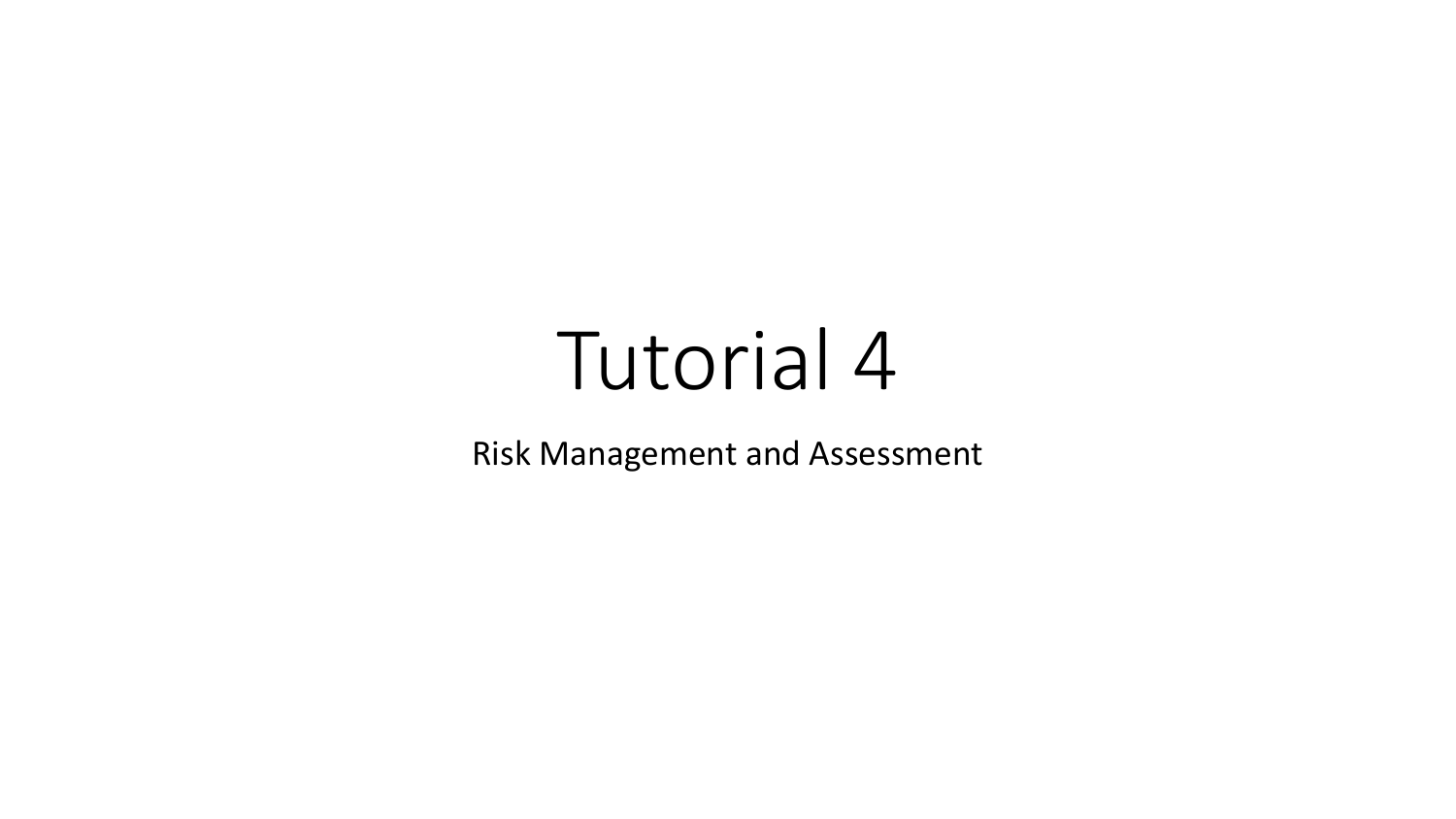## Basics: Risk Management Process

## **Frame:**

Framework for risk decisions, which contains some rules based on organization , Mission (business process), and Information systems.

- 1. Monitor the environment to detect the risk and its impact.
- 2. Assess threats and vulnerabilities.
- 3. Respond to the risk by selecting one action, such as accepting the risk, avoiding the risk, mitigating the risk or transferring the risk